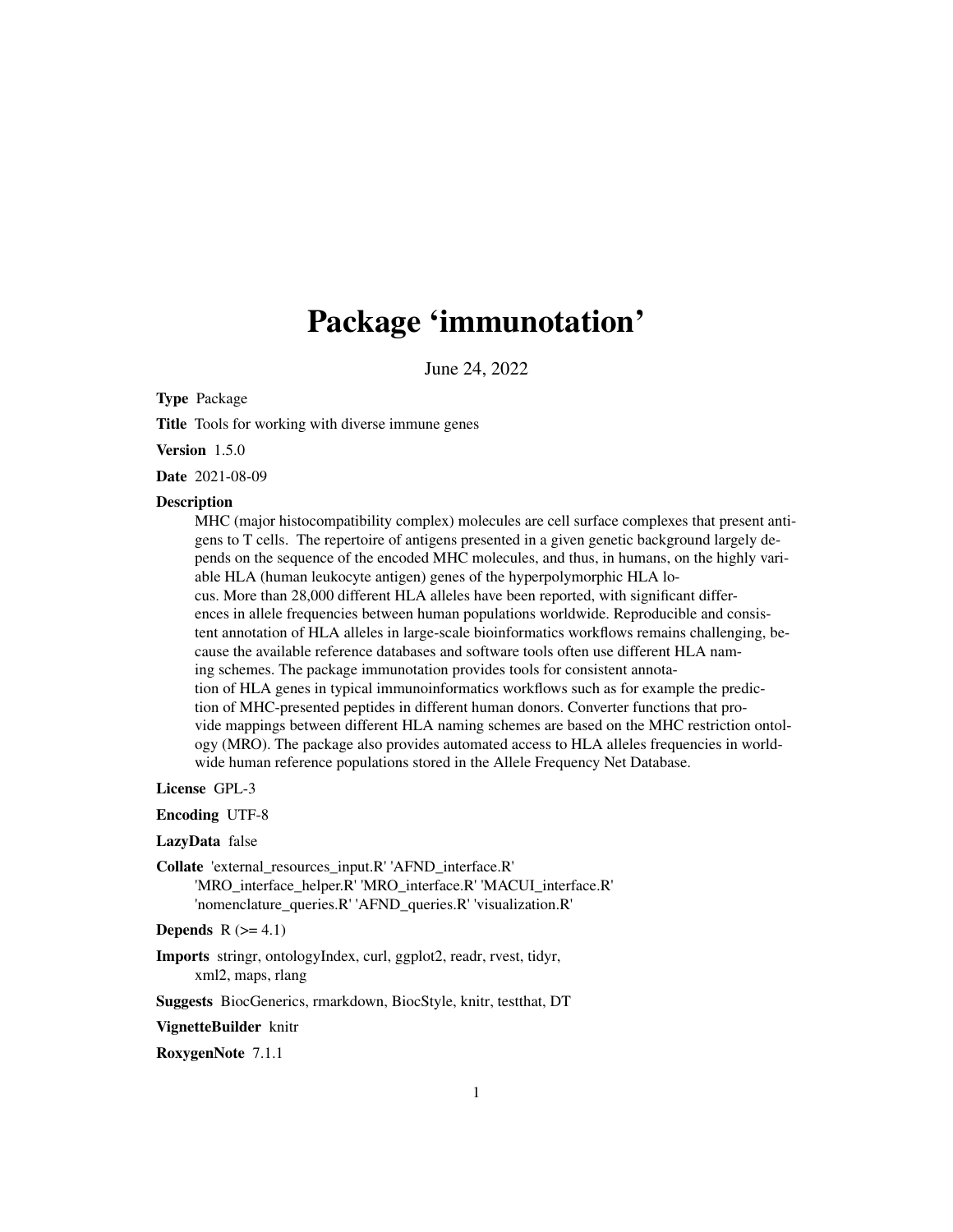<span id="page-1-0"></span>biocViews Software, ImmunoOncology, BiomedicalInformatics, Genetics, Annotation

BugReports <https://github.com/imkeller/immunotation/issues>

git\_url https://git.bioconductor.org/packages/immunotation

git\_branch master

git\_last\_commit b6daf54

git\_last\_commit\_date 2022-04-26

Date/Publication 2022-06-24

Author Katharina Imkeller [cre, aut]

Maintainer Katharina Imkeller <k.imkeller@dkfz.de>

## R topics documented:

|       |                                                                                                               | $\overline{4}$ |
|-------|---------------------------------------------------------------------------------------------------------------|----------------|
|       |                                                                                                               | $\overline{4}$ |
|       |                                                                                                               | -5             |
|       |                                                                                                               | - 6            |
|       |                                                                                                               | -6             |
|       |                                                                                                               | $\overline{7}$ |
|       |                                                                                                               | $\overline{7}$ |
|       |                                                                                                               |                |
|       | $plot\_allele\_frequency \dots \dots \dots \dots \dots \dots \dots \dots \dots \dots \dots \dots \dots \dots$ |                |
|       |                                                                                                               |                |
|       |                                                                                                               |                |
|       |                                                                                                               |                |
|       |                                                                                                               |                |
| Index |                                                                                                               | 13             |

assemble\_protein\_complex

*Assemble protein complex*

#### Description

Assemble a table or MHC protein complexes for a given organism.

#### Usage

assemble\_protein\_complex(organism)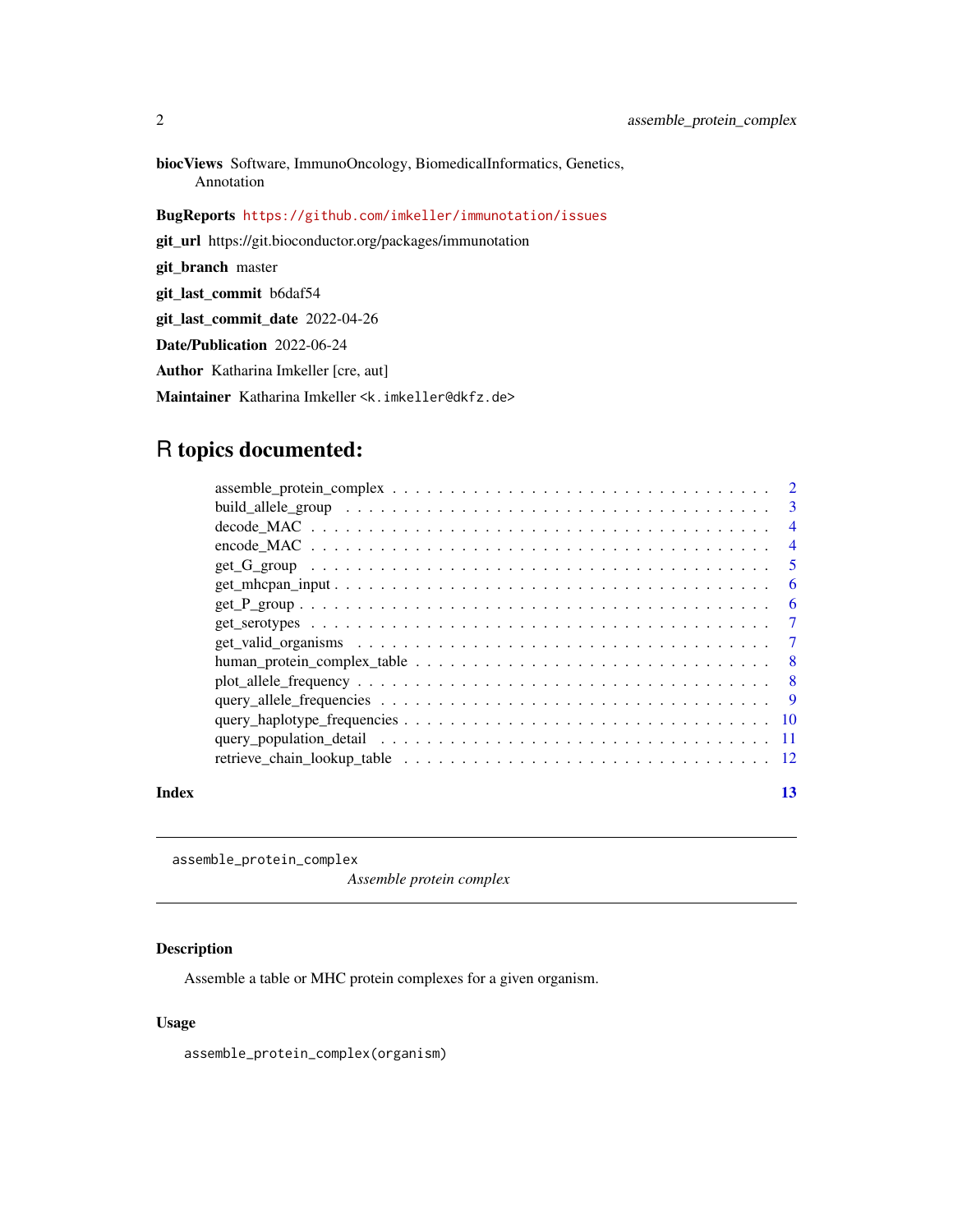#### <span id="page-2-0"></span>Arguments

| organism | Organism for which the lookup should be built (e.g. "human", "mouse", ). The |
|----------|------------------------------------------------------------------------------|
|          | list of valid organisms can be found using the function get_valid_organisms  |

#### Value

a data frame with the MHC complexes annotated in MRO (only completely annotated complexes are returned)

#### Examples

```
assemble_protein_complex(organism = "mouse")
```
build\_allele\_group *Building a list of alleles to cover*

#### Description

build\_allele\_group e.g. A\*01:01 -> A\*01:01:01, A\*01:01:02, A\*01:01:03

#### Usage

build\_allele\_group(allele\_selection)

#### Arguments

allele\_selection

HLA allele for whicht the allele group should be built.

#### Value

list of alleles

#### Examples

build\_allele\_group("A\*01:01")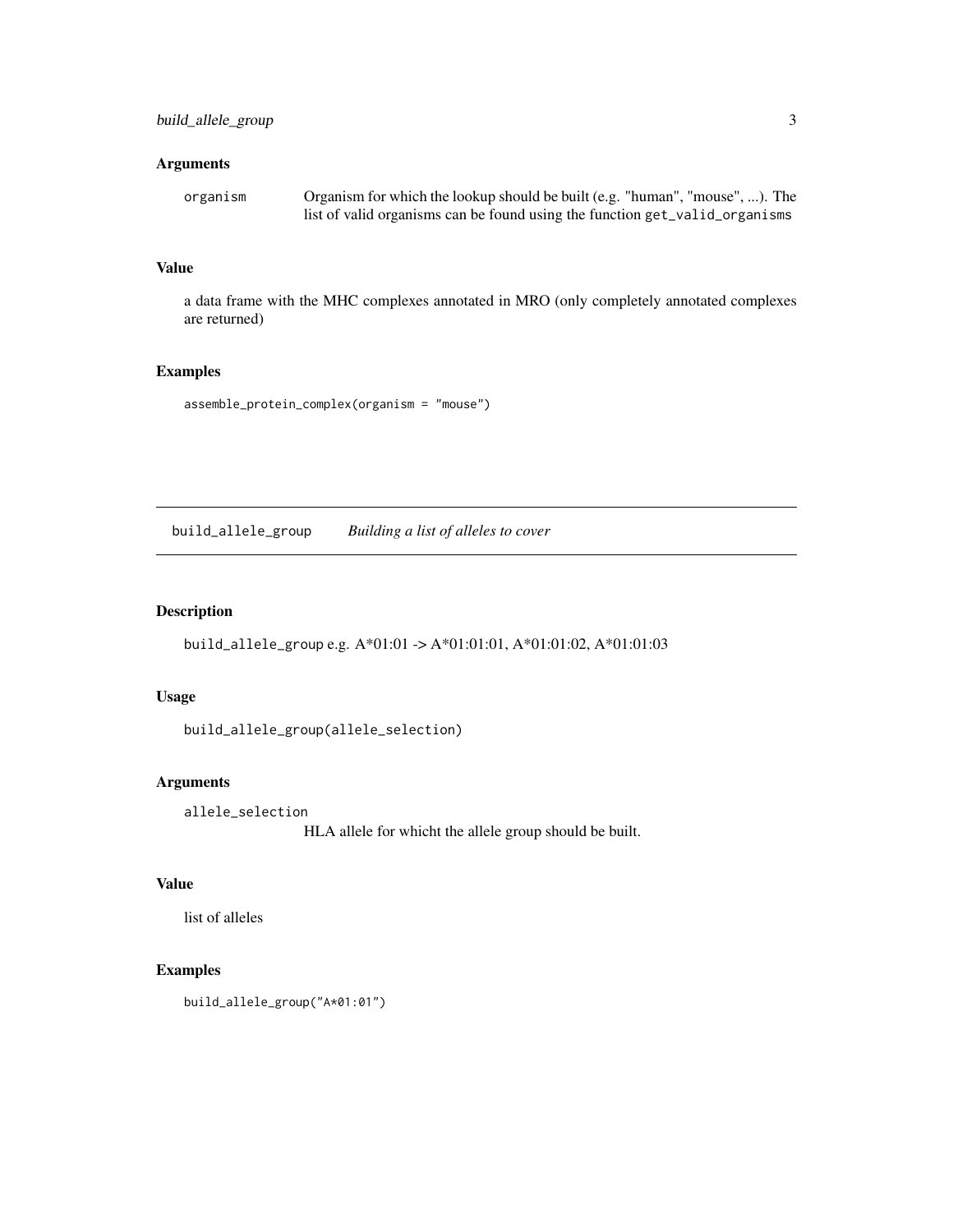<span id="page-3-0"></span>

#### Description

Decode a multiple allele code (MAC) into a list of HLA alleles. #' The National Marrow Donor Program (NMDP) uses [MAC](https://bioinformatics.bethematchclinical.org/ hla-resources/allelecodes/allele-code-lists/) to facilitate the reporting and comparison of HLA alleles. MAC represent groups of HLA alleles and are useful when the HLA typing is ambiguous and does not allow to narrow down one single allele from a list of alleles.

#### Usage

decode\_MAC(MAC)

#### Arguments

MAC multiple allele code (e.g. "A\*01:ATJNV")

#### Value

list of HLA alleles

#### Examples

 $MAC < -$  " $A * 01 : ATJNV"$ decode\_MAC(MAC)

encode\_MAC *Encode MAC*

#### **Description**

Encode a list of HLA alleles into multiple allele code (MAC). The National Marrow Donor Program (NMDP) uses [MAC](https://bioinformatics.bethematchclinical.org/ hla-resources/allele-codes/allelecode-lists/) to facilitate the reporting and comparison of HLA alleles. MAC represent groups of HLA alleles and are useful when the HLA typing is ambiguous and does not allow to narrow down one single allele from a list of alleles.

#### Usage

```
encode_MAC(allele_list)
```
#### Arguments

allele\_list list of HLA alleles (e.g. c("A\*01:01:01", "A\*02:01:01", "A\*03:01"))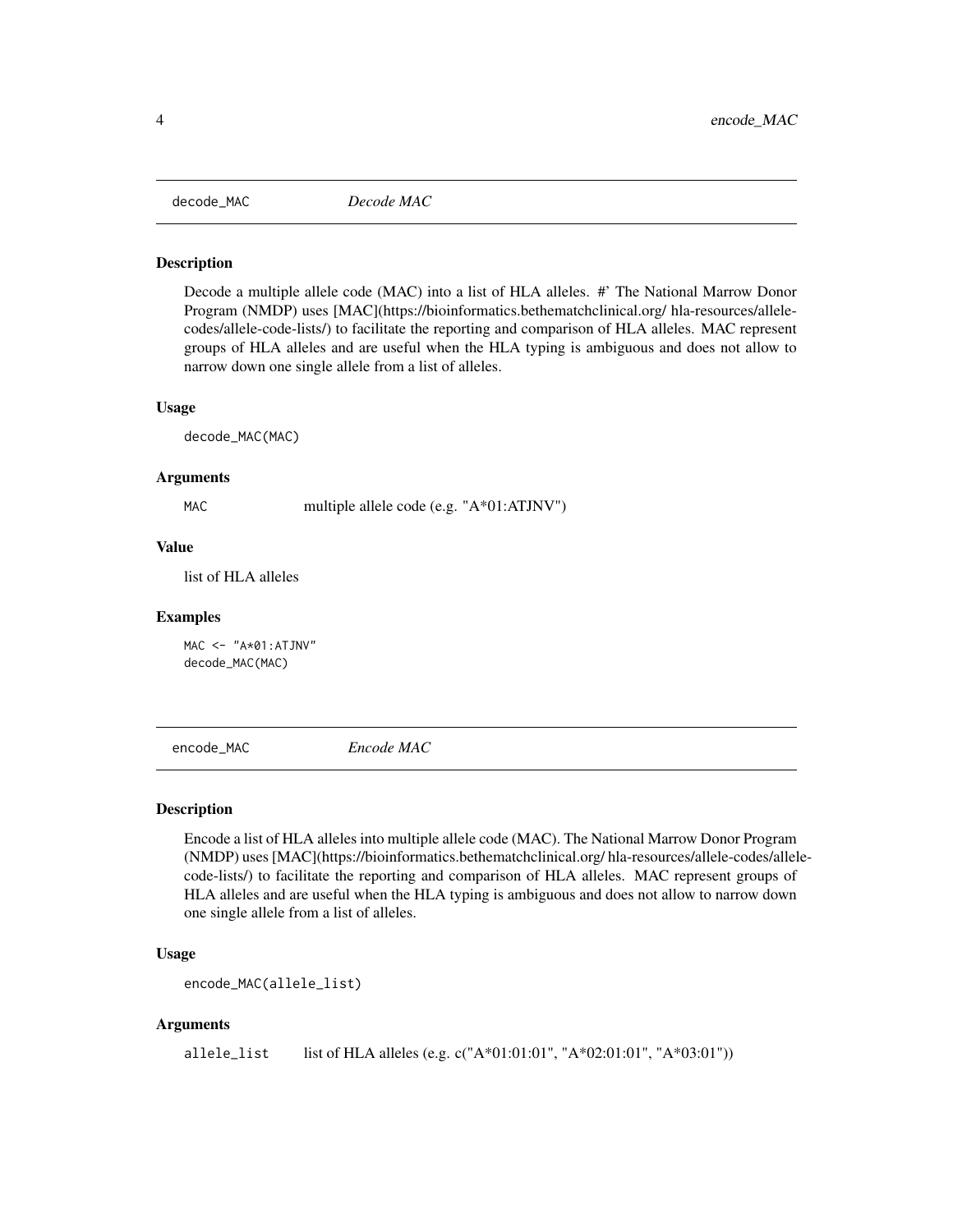### <span id="page-4-0"></span>get\_G\_group 5

#### Value

encoded MAC

#### Examples

```
allele_list <- c("A*01:01:01", "A*02:01:01", "A*03:01")
encode_MAC(allele_list)
```
get\_G\_group *G groups*

#### Description

Get the G groups for a list of HLA alleles. [G groups](http://hla.alleles.org/alleles/g\_groups.html) are groups of HLA alleles that have identical nucleotide sequences across the exons encoding the peptide binding domains.

#### Usage

```
get_G_group(allele_list)
```
#### Arguments

allele\_list List of alleles.

#### Value

Named list of G-groups the input alleles belong to.

#### Examples

```
allele_list <- c("DQB1*02:02:01", "DQB1*06:09:01")
get_G_group(allele_list)
```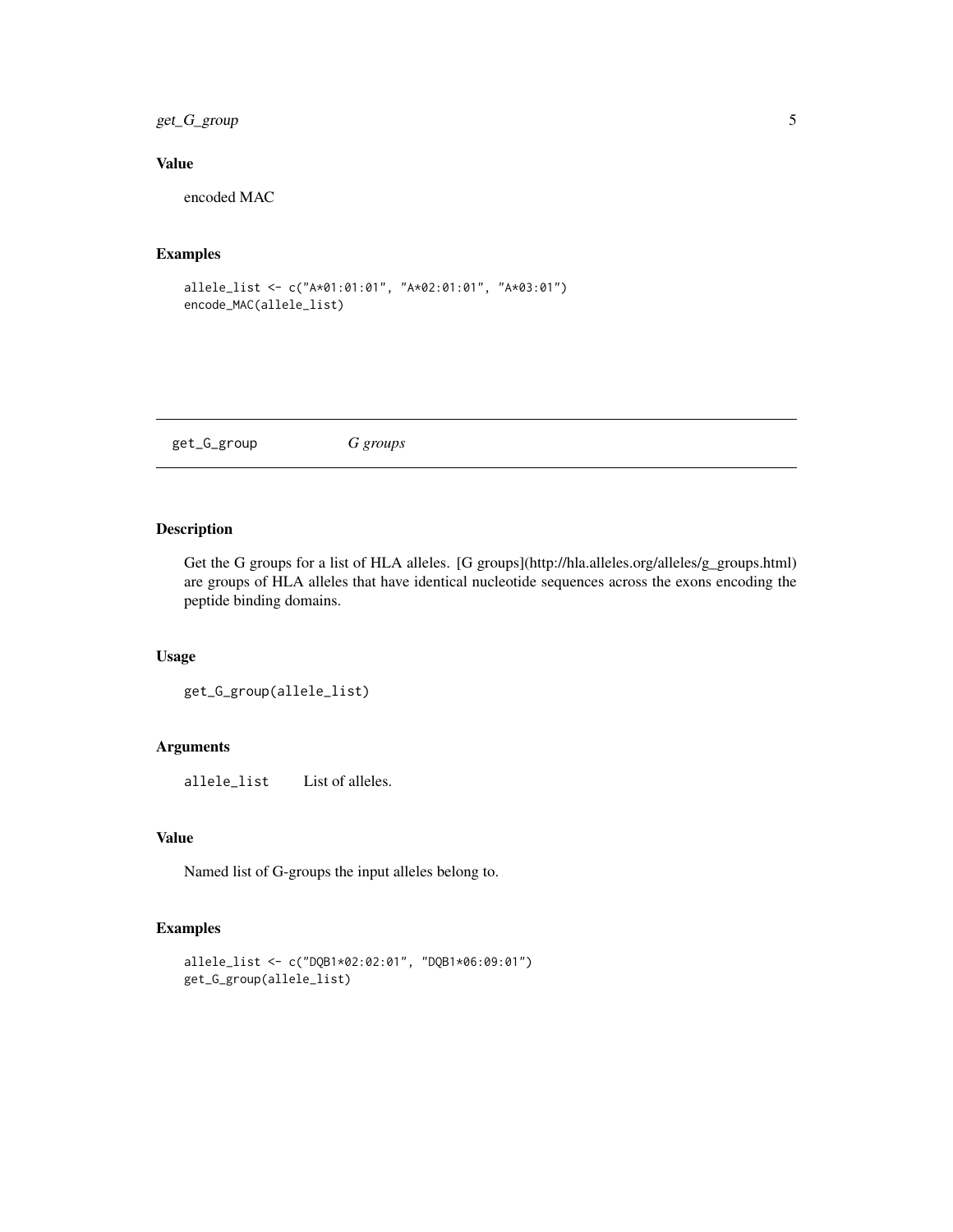<span id="page-5-0"></span>get\_mhcpan\_input *Get format for NetMHCpan tools*

#### Description

NetMHCpan tools for MHC-peptide binding prediction require HLA complex names in a specific format. get\_mhcpan\_input formats a list of HLA alleles into a list of NetMHC-formated complexes.

#### Usage

get\_mhcpan\_input(allele\_list, mhc\_class)

#### Arguments

| allele_list | list of HLA alles (e.g. c("A*01:01:01","B*27:01"))         |
|-------------|------------------------------------------------------------|
| mhc_class   | ["MHC-I" "MHC-II"] indicated which NetMHC you want to use. |

#### Value

protein chain list as formatted for MHCpan input

#### Examples

```
allele_list <- c("A*01:01:01","B*27:01")
get_mhcpan_input(allele_list, mhc_class = "MHC-I")
```
get\_P\_group *P groups*

#### Description

Get the P groups for a list of HLA alleles. [P groups](http://hla.alleles.org/alleles/p\_groups.html) are groups of HLA alleles that have identical protein sequences in the peptide binding domains.

#### Usage

get\_P\_group(allele\_list)

#### Arguments

allele\_list list of HLA alleles

#### Value

Named list of P-groups the input alleles belong to.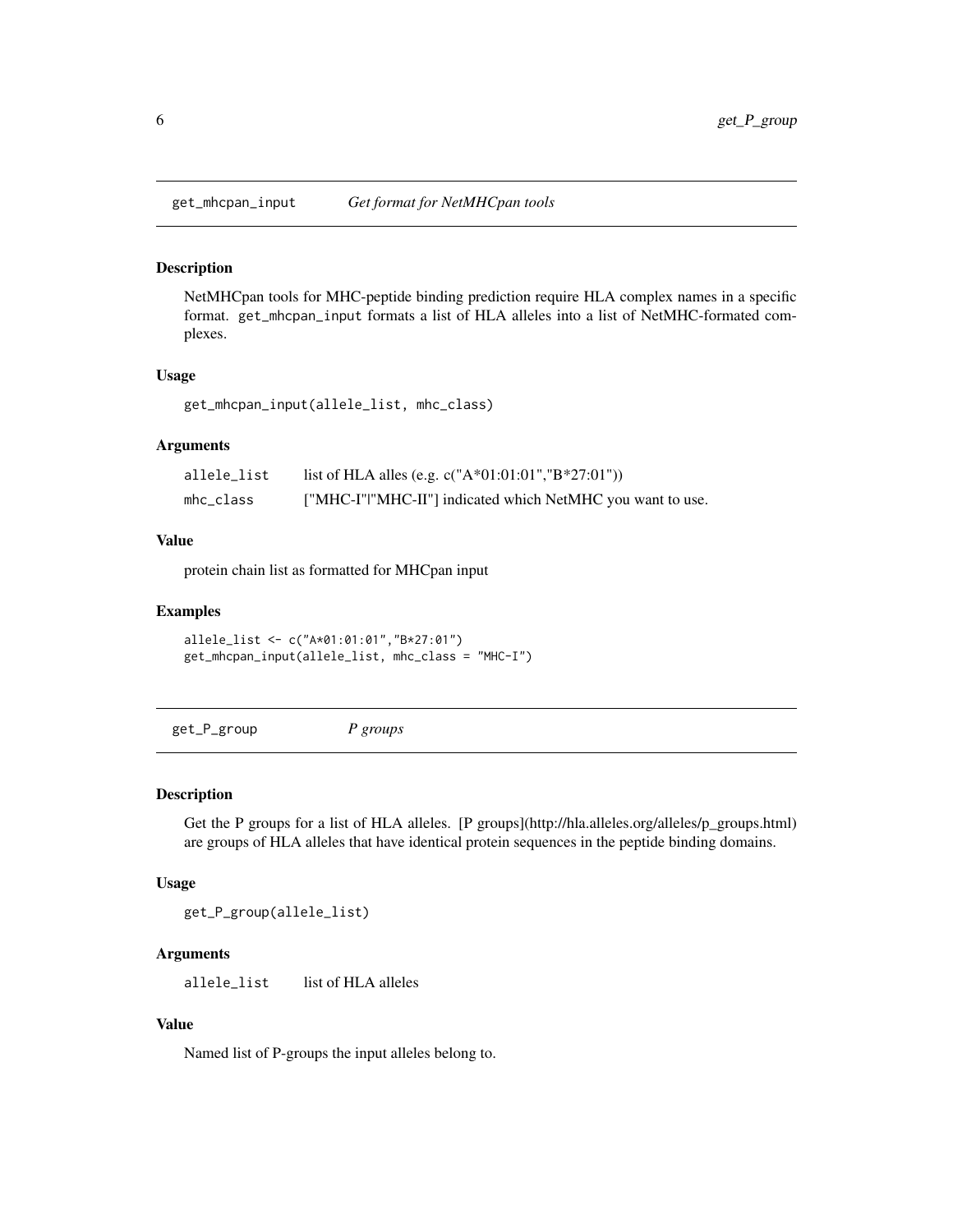#### <span id="page-6-0"></span>get\_serotypes 7

#### Examples

```
allele_list <- c("DQB1*02:02:01", "DQB1*06:09:01")
get_P_group(allele_list)
```
get\_serotypes *Serotypes*

#### Description

Get the serotypes of the MHC complexes encoded by a list of MHC alleles.

#### Usage

```
get_serotypes(allele_list, organism = "human", mhc_type)
```
#### Arguments

| allele list | List of allele                                                                                                      |
|-------------|---------------------------------------------------------------------------------------------------------------------|
| organism    | Organism to be used for MRO lookup. If the organism does not match the given<br>allele, a empty object is returned. |
| mhc_type    | ["MHC-I" or "MHC-II"] MHC class to use for MRO lookup.                                                              |

#### Value

Named list of serotypes, which only contains complexes contained in the MRO. If no serotype is annoted for a given complex, the list element is NA.

#### Examples

```
allele_list <- c("A*01:01:01","B*27:01")
get_serotypes(allele_list, mhc_type = "MHC-I")
```
get\_valid\_organisms *get\_valid\_organisms*

#### Description

get the list of organisms that are part of the MRO annotation

#### Usage

get\_valid\_organisms()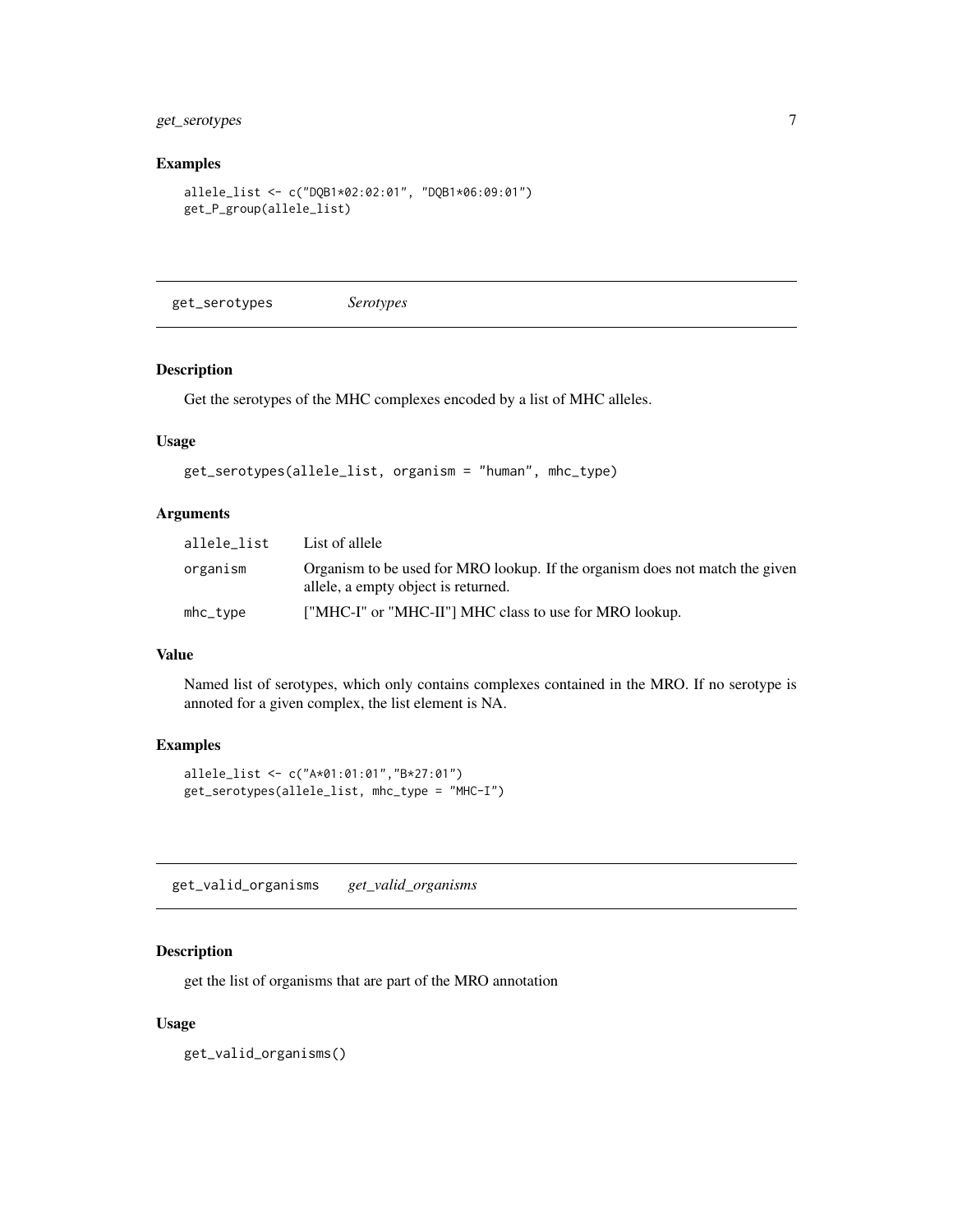#### <span id="page-7-0"></span>Value

list of organisms

#### Examples

```
get_valid_organisms()
```
human\_protein\_complex\_table

*human\_protein\_complex\_table*

#### Description

human\_protein\_complex\_table

#### Usage

human\_protein\_complex\_table

#### Format

An object of class data. frame with 12385 rows and 8 columns.

#### Details

human\_protein\_complex\_table: human\_protein\_complex\_table.

#### Examples

```
# The human protein complex table is available in the following
# exported variable
human_protein_complex_table
```
plot\_allele\_frequency *Plotting allele frequencies*

#### Description

plot\_allele\_frequency Generate a World map displaying the frequency of a given table of HLA alleles. Use the function [query\\_allele\\_frequencies](#page-8-1) to generate a table with allele frequencies.

#### Usage

plot\_allele\_frequency(allele\_frequency)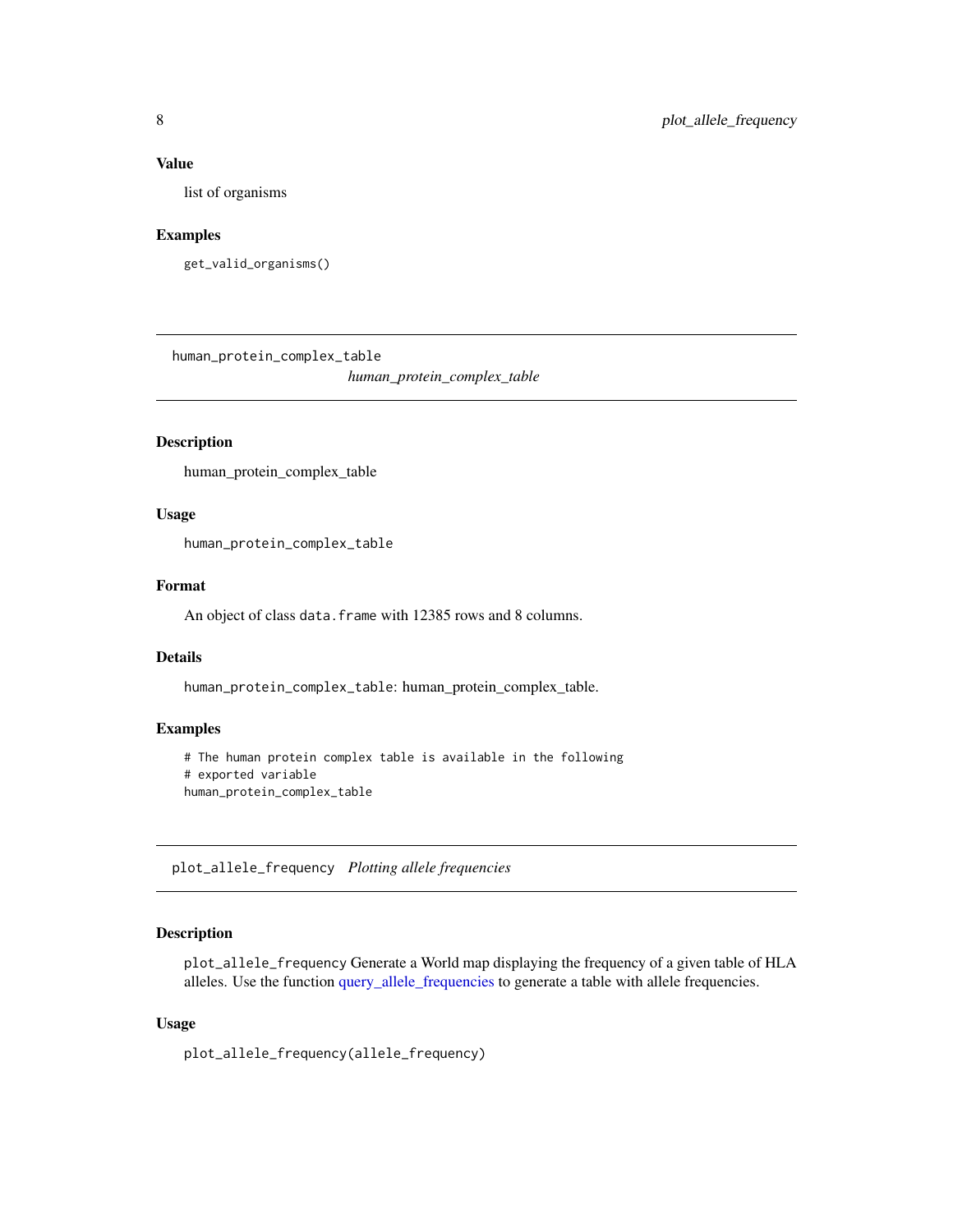#### <span id="page-8-0"></span>Arguments

allele\_frequency

returned by [query\\_allele\\_frequencies](#page-8-1)

#### Value

ggplot2 object displaying the allele frequencies on a world map.

#### Examples

```
# select frequency of given allele
sel_allele_freq <- query_allele_frequencies(hla_selection = "A*02:01",
hla_sample_size_pattern = "bigger_than",
hla_sample_size = 10000, standard="g")
```
plot\_allele\_frequency(sel\_allele\_freq)

<span id="page-8-1"></span>query\_allele\_frequencies

*Query allele frequencies*

#### Description

Query allele frequencies

#### Usage

```
query_allele_frequencies(
 hla_locus = NA,
 hla_selection = NA,
 hla_population = NA,
 hla_country = NA,
 hla_region = NA,
 hla_ethnic = NA,
 hla_sample_size_pattern = NA,
 hla_sample_size = NA,
  standard = "a")
```
#### Arguments

| hla locus     | HLA locus that will be used for filtering data. A, B, C, DPA1, DPB1, DQA1,<br>DOB1. DRB1             |
|---------------|------------------------------------------------------------------------------------------------------|
| hla selection | Allele that will be used for filtering data. e.g. $A*01:01$                                          |
|               | hla_population Numeric identifier of the population that will be used for filtering. This identifier |
|               | is defined by the Allele Frequency Net Database.                                                     |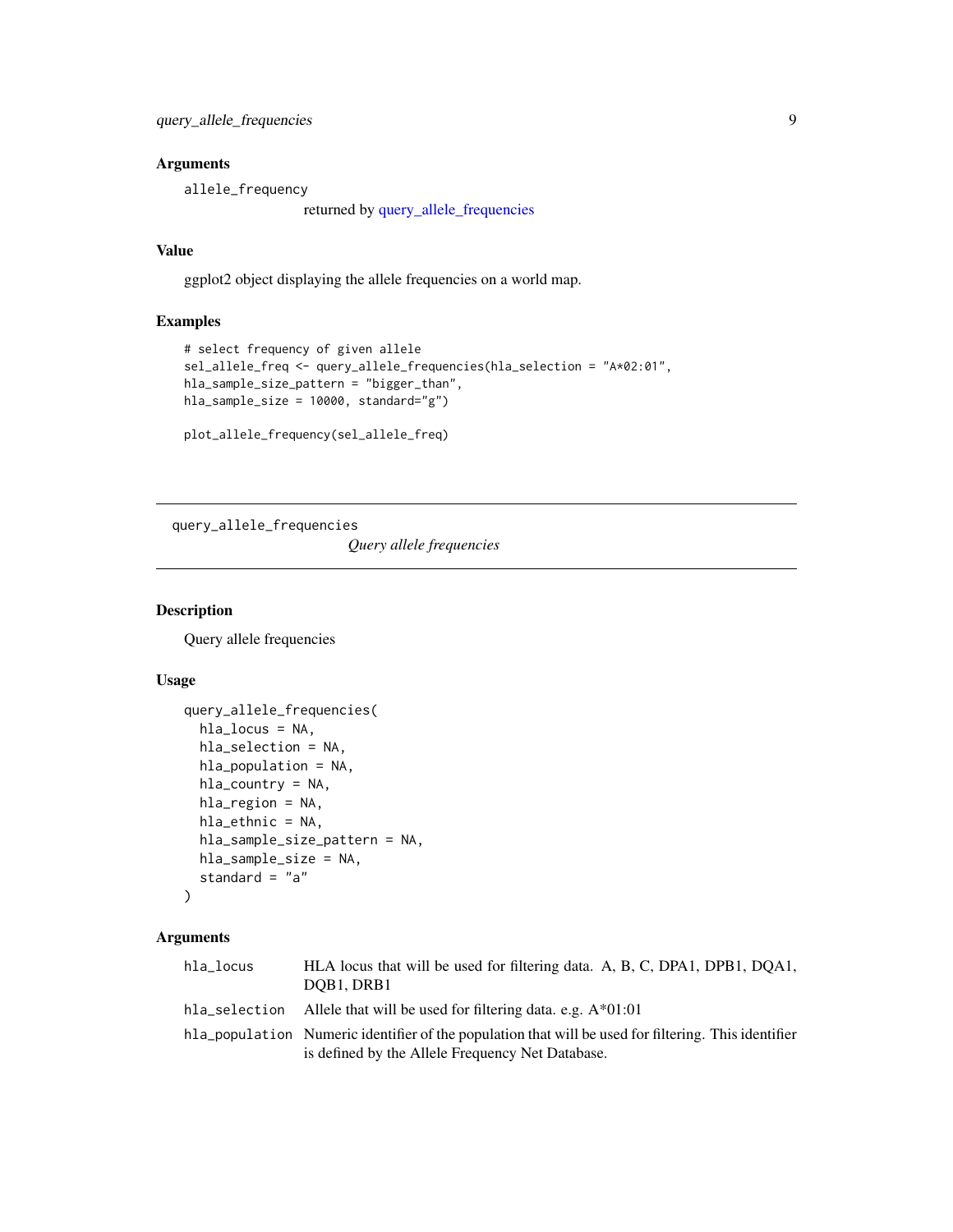<span id="page-9-0"></span>

| hla_country             | Country of interest (e.g. Germany, France, ).                                                                                                              |  |
|-------------------------|------------------------------------------------------------------------------------------------------------------------------------------------------------|--|
| hla_region              | Geographic region of interest (e.g. Europe, North Africa, )                                                                                                |  |
| hla_ethnic              | Ethnic origin of interest (e.g. Caucasoid, Siberian, )                                                                                                     |  |
| hla_sample_size_pattern |                                                                                                                                                            |  |
|                         | Keyword used to define the filtering for a specific population size. e.g. "big-<br>ger_than", "equal", "less_than", "less_equal_than", "bigger_equal_than" |  |
| hla_sample_size         |                                                                                                                                                            |  |
|                         | Integer number used to define the filtering for a specific population size, together<br>with the hla_sample_size_pattern argument.                         |  |
| standard                | Population standards, as defined in the package vignette. "g" - gold, "s" - silver,<br>" $a$ " - $a$ ll                                                    |  |

#### Value

data.frame object containing the result of the allele frequency query

#### Examples

```
# select frequencies of the A*02:01 allele,
# for gold standard population with more than 10,000 individuals
sel <- query_allele_frequencies(hla_selection = "A*02:01",
hla_sample_size_pattern = "bigger_than", hla_sample_size = 10000,
standard="g")
```
query\_haplotype\_frequencies

*Query haplotype frequencies*

#### Description

Query haplotype frequencies

#### Usage

```
query_haplotype_frequencies(
  hla_selection = NA,
  hla_population = NA,
  hla_{\text{1}}country = NA,
  hla_region = NA,
  hla_ethnic = NA,
  hla_sample_size_pattern = NA,
  hla_sample_size = NA
\mathcal{E}
```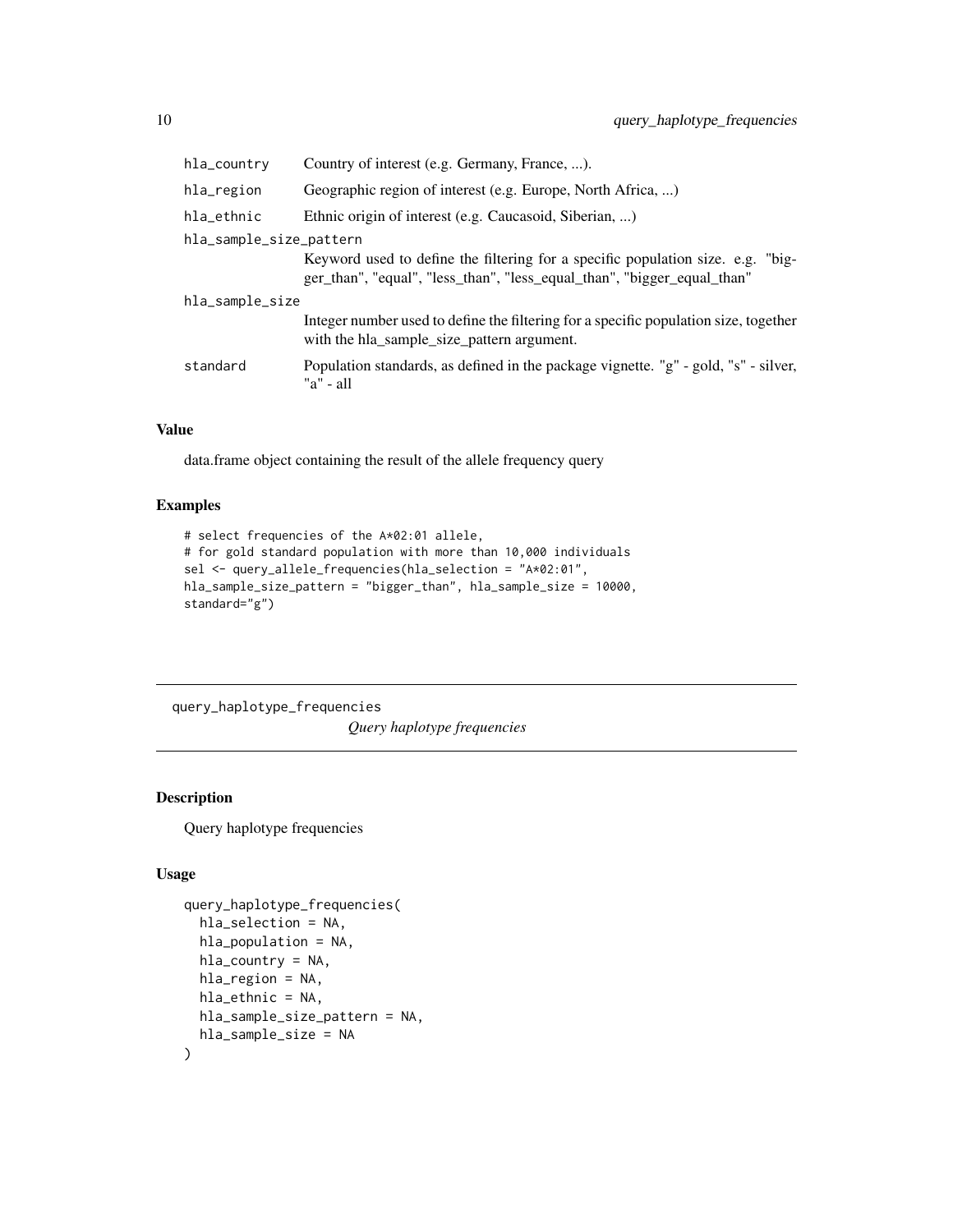#### <span id="page-10-0"></span>Arguments

| hla_selection           | Alleles that will be used to build the haplotype query. One entry per locus. If<br>no entry for a given locus, the function will search for haplotypes that do not<br>include specifications for this locus. If any allele for a given locus should be<br>considered, the list entry should be " $A^*$ " or other locus in same format. |
|-------------------------|-----------------------------------------------------------------------------------------------------------------------------------------------------------------------------------------------------------------------------------------------------------------------------------------------------------------------------------------|
|                         | hla_population Numeric identifier of the population that will be used for filtering. This identifier<br>is defined by the Allele Frequency Net Database.                                                                                                                                                                                |
| hla_country             | Country of interest (e.g. Germany, France, ).                                                                                                                                                                                                                                                                                           |
| hla_region              | Geographic region of interest (e.g. Europe, North Africa, )                                                                                                                                                                                                                                                                             |
| hla_ethnic              | Ethnic origin of interest (e.g. Caucasoid, Siberian, )                                                                                                                                                                                                                                                                                  |
| hla_sample_size_pattern |                                                                                                                                                                                                                                                                                                                                         |
|                         | Keyword used to define the filtering for a specific population size. e.g. "big-<br>ger_than", "equal", "less_than", "less_equal_than", "bigger_equal_than"                                                                                                                                                                              |
| hla_sample_size         |                                                                                                                                                                                                                                                                                                                                         |
|                         | Integer number used to define the filtering for a specific population size, together<br>with the hla_sample_size_pattern argument.                                                                                                                                                                                                      |

#### Value

data.frame object containing the result of the allele frequency query

#### Examples

```
# works only for one haplotype at a time
query_haplotype_frequencies(hla_selection = c("A*02:01", "B*", "C*"),
hla_region = "Europe")
```
query\_population\_detail

*Query population metainformation*

#### Description

Query population metainformation

#### Usage

query\_population\_detail(population\_ids)

#### Arguments

population\_ids List of numeric identifiers of the population that will be used for filtering. The identifier is defined by the Allele Frequency Net Database.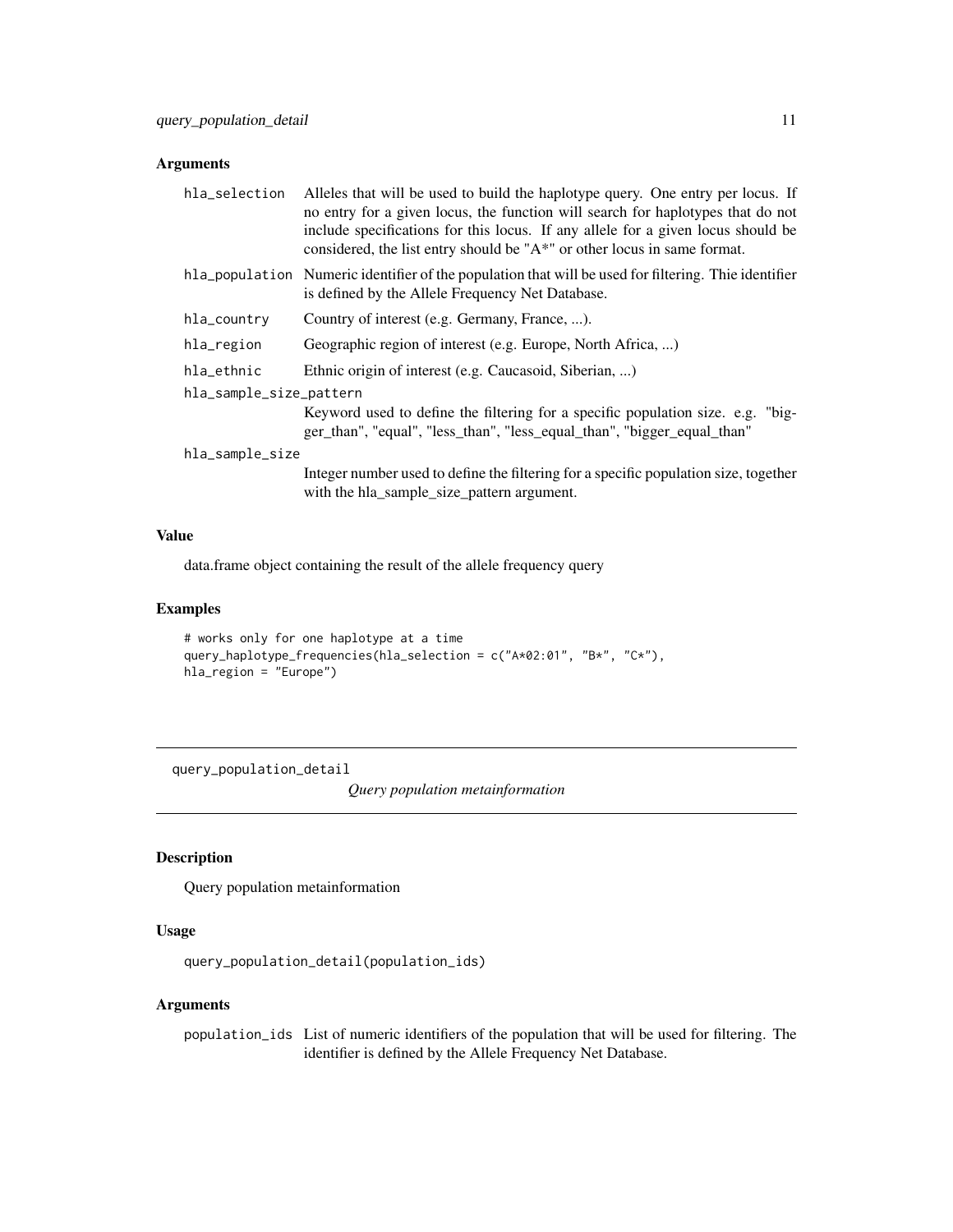#### <span id="page-11-0"></span>Value

data.frame object containing the result of the population detail query

#### Examples

```
population_detail <- query_population_detail(0001986)
```
retrieve\_chain\_lookup\_table *Retrieve MHC chain lookup table*

#### Description

Retrieve MHC chain lookup table

#### Usage

retrieve\_chain\_lookup\_table(organism)

#### Arguments

organism name of organism (e.g. "human")

#### Value

Table containing MHC chain information for the organism. It contains chain names, MHC restriction and protein sequence.

#### Examples

```
retrieve_chain_lookup_table("mouse")
```